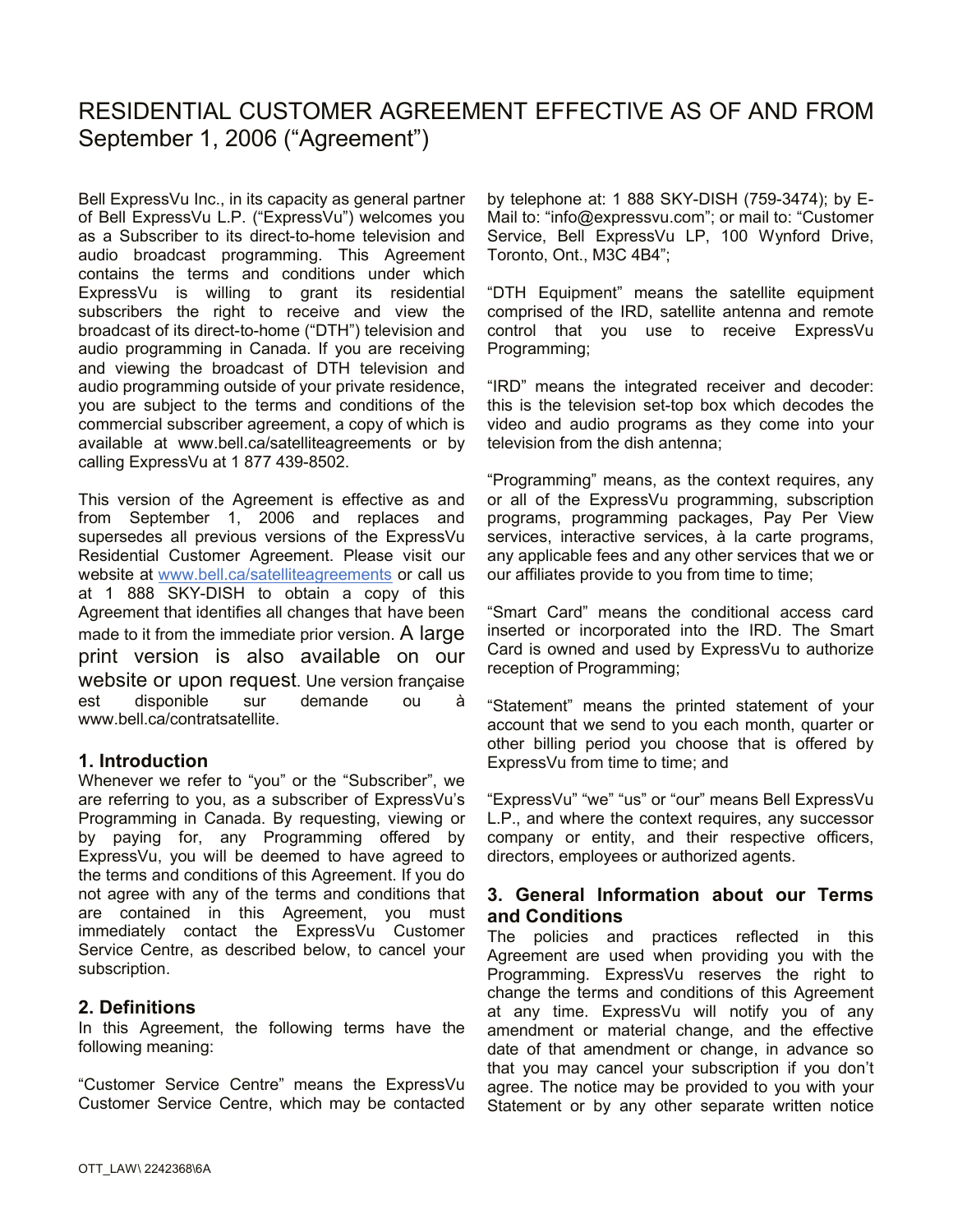that will likely come to your attention. You should also visit our website periodically since the terms of this Agreement may change from time to time. Notice may be in the form of providing you with an entirely new version of the Agreement or by notifying you of the provisions that have been changed or added. If you fail to cancel your subscription within seven (7) days of notice of a change to the Agreement having been made available to you by ExpressVuand/or if you continue to receive the Programming you will be deemed to have accepted such change. To the extent permitted by applicable law, we reserve the right to change the Programming that we offer, and our rates, charges or fees at any time with or without notice to you. In the event of a change in the contents of any Programming, you agree that we have no obligation to replace or supplement the Programming previously offered that has been deleted, rearranged or otherwise changed. You understand and agree that you will not be entitled to any refund because of our change in the contents of any Programming. The provisions of this Agreement will continue to apply to any issue related to this relationship after termination or cancellation of this Agreement.

# **4. Credit Card and Electronic Funds Transfer**

All new and re-started Subscribers (i.e., Subscribers that have been disconnected and desire to reconnect) of ExpressVu Programming are required to provide ExpressVu with a valid major credit card or agree to pay for Programming through electronic funds transfer ("EFT") through a major financial institution in Canada as security for payment of any outstanding amounts owed to ExpressVu. The credit card number that you provide will be charged in the event you fail to pay your ExpressVu account when it is seventy-five (75) days past due. Your credit card number will not be provided to any other person without your express prior consent. You hereby represent and warrant that the credit card information you provide at the time of activation will be true, accurate and complete and that the credit card number that you will or have provided is in your name, is valid and has not expired. You agree that you will promptly advise ExpressVu of any change to your EFT and/or credit card information or any change to, loss, theft or cancellation of, your credit card and provide new EFT or credit card information if you open a new bank account or obtain a new credit card, respectively. You hereby expressly, absolutely and irrevocably authorize ExpressVu to charge your credit card or account through EFT for

any outstanding amounts owing for the Programming, or otherwise owed pursuant to the terms of this Agreement, when and if seventy-five (75) days past due and this shall constitute ExpressVu's good and sufficient authority for so doing.

# **5. About Your Use of the DTH Equipment**

### *(a) The IRD Receiver/Decoder Unit*

Your right to receive and view the Programming is granted only for IRDs situated in Canada that have been authorized by ExpressVu to receive such Programming. Your IRD will not operate without a Smart Card. ExpressVu reserves the right to verify that the service address is located in Canada and that all active IRD's on your account are located at the address listed on your account as your "service address". If any Subscriber is found to be in violation of this or any other provision or policy, ExpressVu may disconnect access to the Programming immediately without notice to such Subscriber. As a Subscriber, you are responsible for all Programming that is ordered for your IRD. If you have concerns about other persons ordering Programming for your IRD without your authorization, request a personal identification number (PIN) for your account, which will be used by our Customer Service Centre to help prevent unauthorized Programming orders. You may also contact our Customer Service Centre to determine if any particular IRD model is compatible with all Programming in which you are interested.

# *(b) Programming requires telephone connection*

ExpressVu requires each IRD to be directly and continuously connected to the same operating telephone line associated with your account. Any exception to this requirement must be approved by ExpressVu prior to activation. Connection to an operating telephone line is a condition of our granting you the right to receive and view the Programming and we may, in our sole discretion, disconnect some or all Programming if we determine that the IRD is not connected in this manner. We may verify the location of your IRDs remotely or by contacting you directly. If ExpressVu is unable to contact you to perform this verification, it may limit signal reception to a single receiver to a household containing multiple receivers.

#### *(c) Minimum level of Programming required*

As a condition of our granting you the right to receive and view the Programming, you are required to subscribe to and maintain a minimum level of Programming. If you are a subscriber under a Term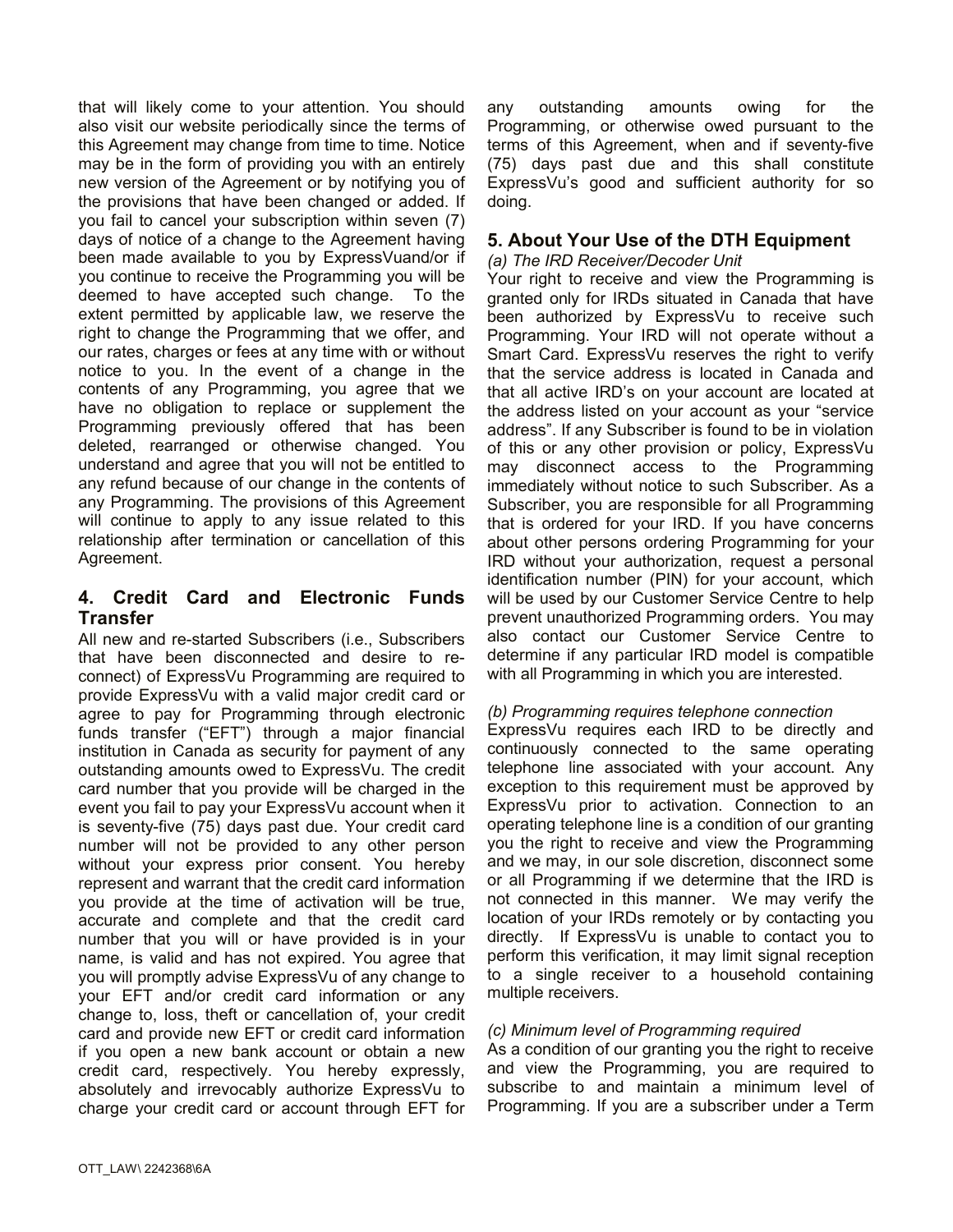Contract, please review that document to determine the minimum level of Programming required, otherwise, please contact 1-888-SKY-DISH for all inquiries. In addition, unless your Term Contract states otherwise, the minimum period of time that you must continue to subscribe to at least the minimum level of Programming (and pay for it) is one (1) month. If you became or are an existing Subscriber to ExpressVu's Service before September 30, 2004, you must meet the minimum spend requirements described in Section 6(f) below.

### *(d) Smart Cards*

Smart Cards are non-transferable. Your Smart Card will work only in the IRD with which it was packaged. Notwithstanding that the Smart Card was packaged with your IRD, whether you purchased it or rented it from ExpressVu, all Smart Cards remain our property and any tampering or other unauthorized modification to a Smart Card may result in, and subject you to, legal action, or any other action as set out in this Agreement. If you attempt to use that Smart Card with any other IRD without our authorization, we may terminate your right to receive and view the Programming. We may require that you return the Smart Card to us if it is defective or damaged, prior to providing a replacement Smart Card to you. In addition, we may require that you return the Smart Card to us if you terminate your account, and failure to do so will result in a recovery charge being assessed against you. In the case where you have rented your DTH Equipment from ExpressVu, the terms and conditions relating to the return of such DTH Equipment can be found in your rental agreement.

# Lost/Stolen Cards:

If your Smart Card is lost or stolen we will replace your Smart Card for a charge of one hundred dollars (\$100.00) on your account.

#### Defective Smart Cards:

Defective Smart Cards will be replaced for a charge of one hundred dollars (\$100.00) on your account. You will receive a \$100.00 credit to your account if (a) you return the defective Smart Card to us within thirty (30) days, and (b) our investigation does not reveal any unauthorized tampering of the Smart Card.

# Damaged Smart Cards:

Damaged Smart Cards will be replaced for a charge of one hundred dollars (\$100.00) on your account. Upon our receipt of the damaged Smart Card thirty dollars (\$30.00) will be credited to your account  $$ unless our investigation reveals unauthorized tampering.

#### *(e) Liability for unauthorized use*

If either of your IRD or Smart Card is destroyed, lost, stolen or otherwise removed from your premises without your authorization, you must notify our Customer Service Centre immediately in order to avoid liability for payment for any unauthorized use. You will not be liable for unauthorized use after we have received your timely notification.

#### *(f) Additional IRDs in the same household*

It is a condition that any additional IRD/Smart Card combination(s) rented or purchased and activated to receive the same Programming as your initial IRD/Smart Card must be located at the service address listed on your account and must be continuously connected to the same operating telephone line. We may, in our sole discretion, disconnect the Programming of any Subscriber that activated additional IRDs in breach of this section. The activation of any new additional IRD(s)/Smart Card(s) is subject to the additional IRD fee described in Section 6(g) below. You may activate up to a maximum of five (5) additional IRDs on your account at any time. If you require more than five (5) additional IRD(s), you must open a new separate account to activate such additional IRD(s) and you will be billed separately for the services received through those additional IRD(s).

#### *(g) Vacation Properties or Secondary Locations*

No exceptions are made to section 5(a) for customers using the ExpressVu Service at a secondary location, vacation property or mobile unit, such as a camper, boat or recreational vehicle. Under no circumstances, including vacation properties, are customers permitted to maintain multiple IRDs on one account that are active at different locations simultaneously. If an IRD is installed in a mobile unit such as a camper, boat or other recreational vehicle, you are only permitted to have one IRD active on that account.

# **6. Rates, Fees and Charges**

#### *(a) Introduction*

Programming rates, fees and charges are charged in accordance with this Agreement. ExpressVu reserves the right to impose other rates, fees and charges or to change the amount of existing rates, fees and charges, at any time, but we will provide you with notice of any such change. Our rates, fees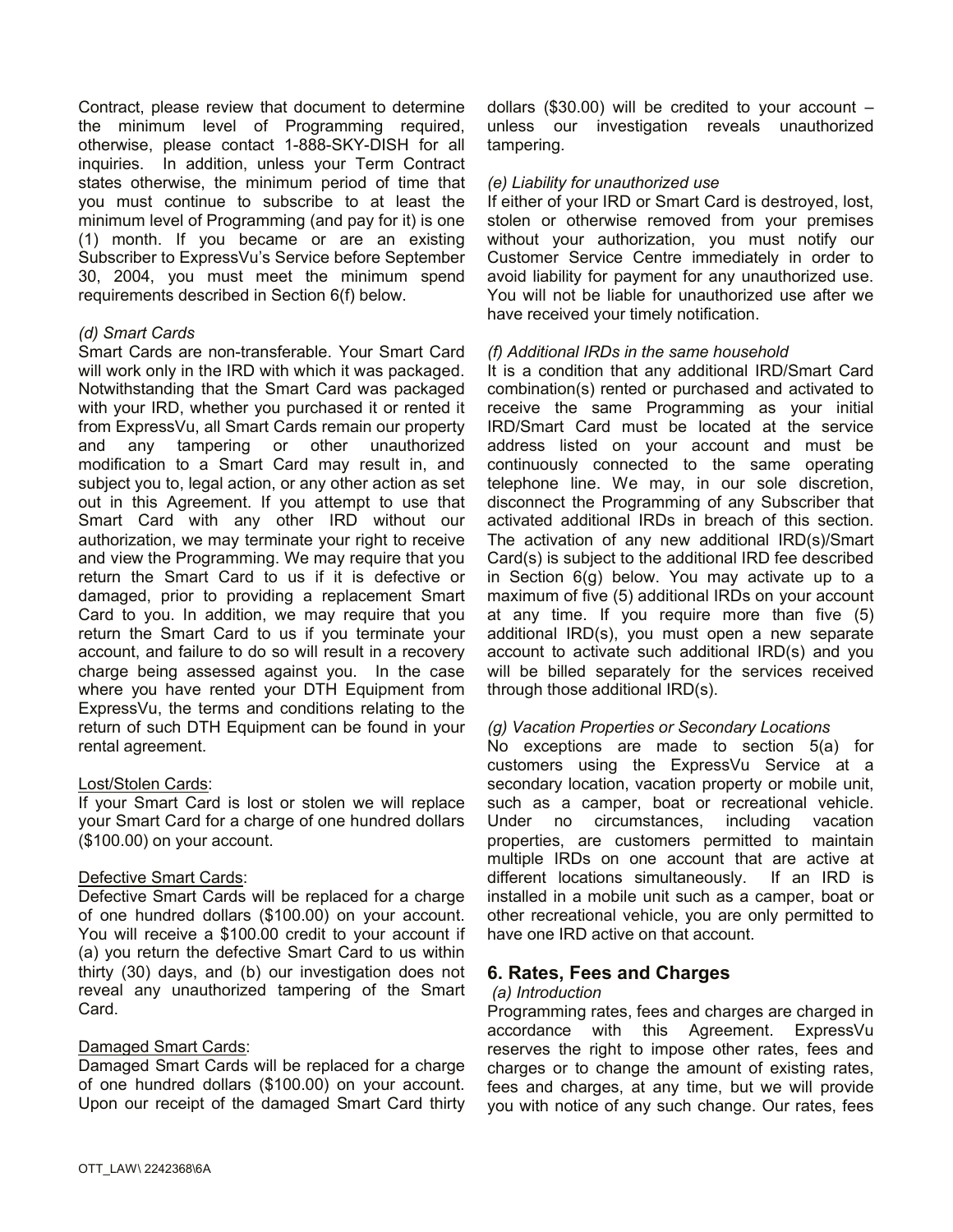and charges for Programming are available upon request from the Customer Service Centre. If you have any concerns about our rates, fees or charges, we would ask you to contact our Customer Service Centre. You may also contact the governing body for broadcasters in Canada, the CRTC, by writing to it (with a copy to ExpressVu) at the following address: CRTC, Ottawa, Ontario, K1A 0N2.

#### *(b) Billing policies, Statements and payments*

You agree to pay, in full, all amounts billed for Programming and to pay all taxes, fees and other charges, if any, which are now or may in the future, be assessed on the Statement for Programming and any other services you receive from us. We will bill you each month in advance for your Programming. (Usage based Programming will be billed in arrears.) The Statements you receive will show the total amount due, together with taxes and other changes since your last Statement, such as applied payments, credits, purchases and other charges to your account. It will also show any other fees assessed. Unless otherwise stated in the Statement, the total amount due is payable upon receipt. If there are billing errors or other requests for credit, you should contact our Customer Service Centre. You must contact us within forty-five (45) days of the date you receive the Statement which contained the error, in order to avoid service disruptions. Undisputed portions of the Statement must be paid before the next Statement is issued to avoid an administrative fee for late payment. Additional copies of your Statement can be requested from the Customer Service Centre, subject to payment of the appropriate additional Statement fee.

#### *(c) Paying your bill late, or with insufficient funds*

You agree to pay us in full by the payment due date for the Programming and for any other fees or charges due to us. Payment of your bill after the due date, will result in us charging you interest on all overdue amounts up to the greater of: a) a compounded interest rate of three per cent (3%) per month (forty two point five eight per cent (42.58%) per year); or b) the highest interest rate permissible by law, at ExpressVu's discretion, until paid in full. If your account remains unpaid for a period of sixty (60) days, we may also charge you an administration fee, to offset the additional processing costs associated with delinquent accounts. The administration fee is currently twenty-five dollars (\$25.00). Other fees and charges may also be assessed. For example, cheques which are dishonoured or returned for insufficient funds, or a refused bank account/credit

card preauthorized debit, will be subject to an "NSF Fee", currently twenty-five dollars (\$25.00) per occurrence. If partial payments are made, they will be applied first to the oldest outstanding bill. If you send cheques or money orders marked "payment in full," we can accept them without waiving any of our rights to collect any other amounts owed by you, notwithstanding your characterization of the payment. You understand and agree that in the case of late payment or nonpayment for any Programming ordered by you or for any of the charges stated below, we may report such late payment or nonpayment to credit reporting agencies.

#### *(d) Termination of Programming by ExpressVu*

If you do not pay in full all amounts owing as shown on your Statement within thirty (30) days after the date when payment is required, or if you fail to comply with any of your obligations under this Agreement at any time, we have the right to disconnect your Programming, in our sole discretion, and without notice or demand to you. We also reserve the right, without notice or demand, to take whatever steps are necessary to disable or modify the software in your IRD if you breach any of your obligations under this Agreement, including, without limitation, receiving Programming that you have not paid for, in whole or in part. When we disconnect your Programming, we have the right to charge you a deactivation fee, which is currently fifty dollars (\$50.00). If we are required to use a collection agency or lawyer to collect money that you owe us or to assert any other right that we may have against you, you agree to pay the reasonable costs of collection or other action. These costs may include, but are not limited to, the costs of a collection agency, reasonable legal fees and court costs. We will require you to pay all past due charges, and the deactivation fee, and any costs which are reasonably incurred by ExpressVu as a result of the collection efforts on outstanding amounts, before we reconnect your Programming.

#### *(e) Authorization to check credit history*

ExpressVu hereby provides you with notice that by subscribing to the Programming, you authorize us to make inquiries into your credit history at any time in our sole discretion, and to record the results of those credit inquiries on your account file at ExpressVu.

#### *(f) Minimum Spend Requirement*

If you became or are an existing Subscriber to ExpressVu's Service before September 30, 2004, who currently spends more than twenty-two dollars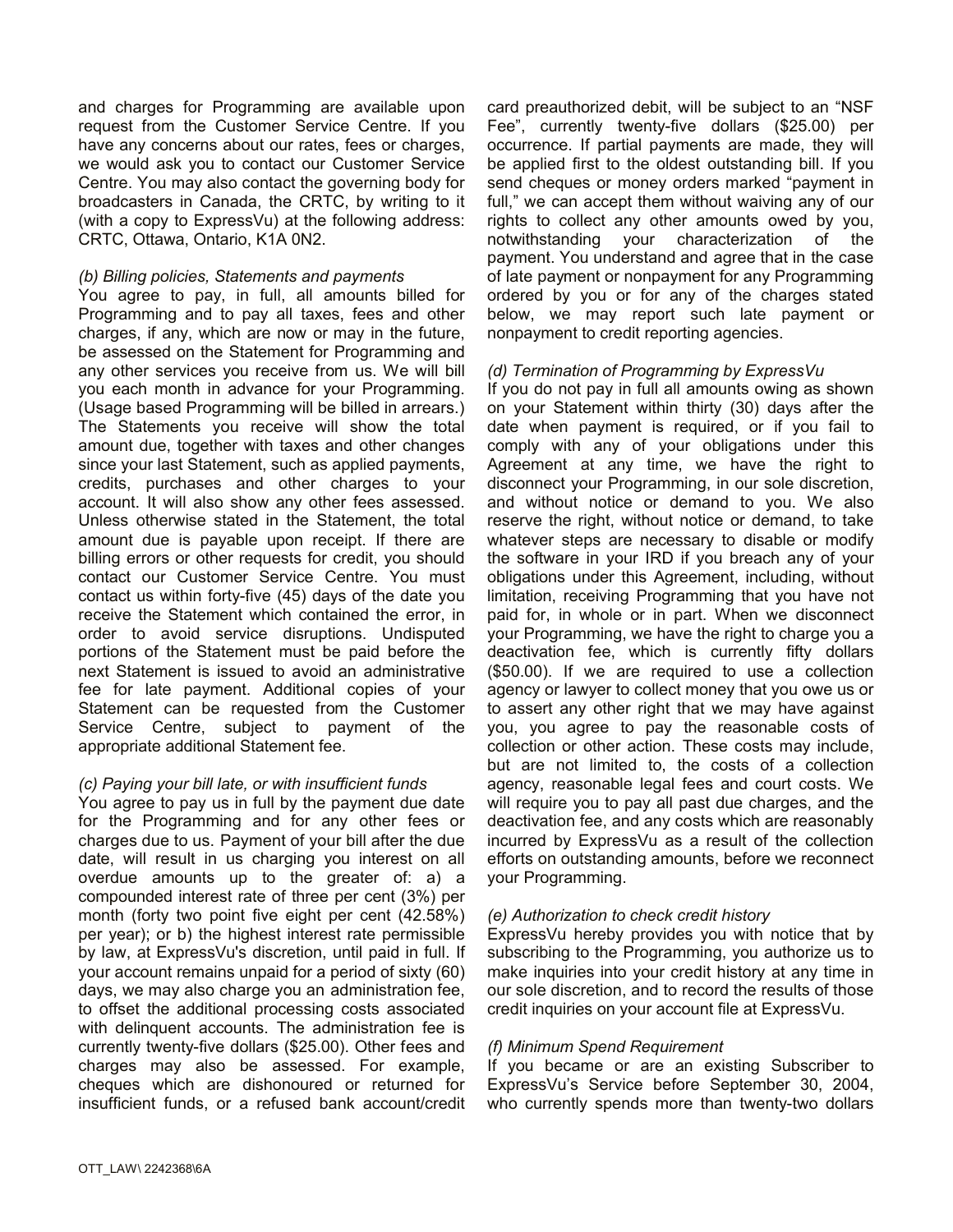(\$22.00) per month and who wishes to downgrade), you must, (i) in addition to the requirement to subscribe to one of the "Locals" or the "Réseaux francophones" packages, either spend at least twenty-two dollars (\$22.00) a month on Programming, excluding any Pay Per View services, interactive services and all account administration fees, or subscribe to a minimum of two "Theme Packs"; or (ii) if you are a Subscriber in Quebec, you may choose to subscribe to the Quebec Custom Packaging Plan ("**La Base**") and select from one of the Programming options, as set by Bell TV from time to time, associated with La Base (currently, Tiered, Themed or Custom).

#### *(g) Additional IRD Fee*

Subscribers who activate more than one IRD on an account, or who subsequently activate an additional IRD on their account, may be charged an account administration fee by ExpressVu, which is currently set at \$4.99 per month, for the activation and continued use of multiple IRD(s)/Smart Card(s) on their account. This fee may be reduced or eliminated by ExpressVu for Subscribers who subscribe to specific combo programming packages.

# *(h) Reconnection Fee*

ExpressVu charges an account administration fee, currently fifty dollars (\$50.00), to re-activate an IRD which had been permanently deactivated upon request of the Subscriber, or where the Subscriber transfers or assigns ownership of the IRD or otherwise transfers or assigns responsibility for payment of an existing account with the consent of ExpressVu.

# *(i) System charge*

A system charge, currently set at \$2.99 per month, shall apply to all Subscribers. This fee may be reduced or eliminated by ExpressVu for Subscribers who subscribe to specific combo programming packages.

# (j) *Contribution, Regulatory and Other Fees*

You shall pay to ExpressVu the monthly recurring fees identified from time to time by ExpressVu as contribution, regulatory or other required fees and charges, including the contribution fee for the Local Programming Improvement Fund ("LPIF") equal to an amount not to exceed 1.5 percent of your monthly ExpressVu account invoice fees and charges (the "Local Programming Contribution Fee"). For all customers who receive the \$5.00 bundle discount, our billing systems will calculate your contribution to the LPIF based on the total amount of your bill without the discount. EXPRESSVU will apply a credit to your subsequent bill in order to correct this discrepancy. The Local Programming Contribution Fee may be amended by ExpressVu in its discretion if the CRTC amends the amount of the LPIF. For more information on the LPIF, please see bell.ca/lpif.

# **7. Your Termination, or Suspension, of Programming**

#### *(a) If you want to terminate all or a portion of your Programming*

(i) Downgrading your Programming: You have the right to terminate or downgrade the reception of any part of your Programming for any reason at any time by notifying our Customer Service Centre, provided that: (x) any continuing Programming is subject to the minimum Programming requirements set out in Section 5(c) above; and (y) your account must be in good standing with all payments up to date. You are responsible for ensuring that these two conditions are satisfied. ExpressVu will deactivate the Programming you request to be terminated effective as of the next billing cycle date after receiving your notice. Since you would have paid for the Programming you are terminating or downgrading in advance up to the next billing cycle date, no credit or refund will be payable in respect of such terminated or downgraded Programming. In addition, no deactivation fee will be payable in such case. However, if you are a Term Contract Subscriber and you call to downgrade your Programming below the minimum Programming commitment you agreed to, certain fees or charges may be applicable pursuant to the Term Contract you entered into. Please refer to your Term Contract to determine the applicable fees or charges, if any.

(ii) Terminating or cancelling your Programming: You have the right to terminate the reception of all of your Programming for any reason at any time by notifying our Customer Service Centre. ExpressVu will deactivate all the Programming you receive on the thirtieth day after receiving your notice to cancel. However, if you are a Term Contract Subscriber, and you call to deactivate all of your Programming, certain fees or charges may be applicable pursuant to the Term Contract you entered into. Please refer to your Term Contract to determine the applicable fees or charges, if any. If you are entitled to a credit for any amount in excess of ten dollars (\$10.00), ExpressVu will send you a cheque for that refund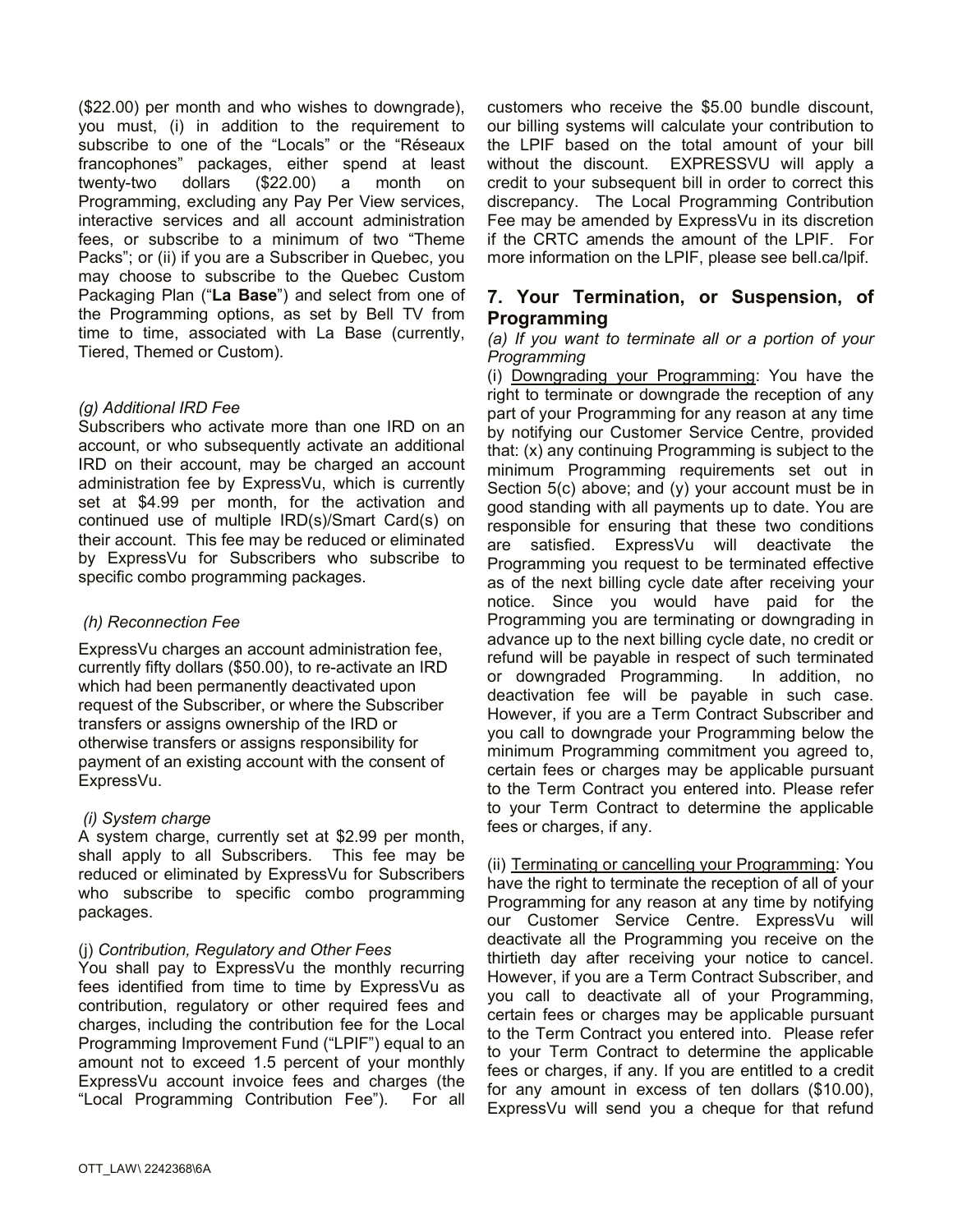amount upon customer request, but we will not offer any refund for an amount of less than ten dollars (\$10.00).

(iii) If you cancel your right to receive and view any Programming, you are still responsible for payment of all outstanding balances accrued up to the date of termination.

#### *(b) If you want to temporary suspend your Programming*

You may temporarily suspend your right to receive and view the Programming at any time by placing an order with ExpressVu for the temporary suspension service via Internet at www.bell.ca/tv (support section), ExpressVu Interactive Voice Recognition (IVR) system at 1-888-SKY-DISH (759-3474), Interactive TV (ITV) system available at Channel 188 or by contacting the Customer Service Centre, provided that your Programming is suspended for a minimum period of six (6) consecutive weeks, and not greater than seven (7) consecutive months. ExpressVu charges an account administration fee, currently \$10.00 per each month, or part thereof, of the temporary suspension service, if your service order has been placed via (i) Internet at www.bell.ca/tv (support section), (ii) ExpressVu Interactive Voice Recognition (IVR) system at 1-888- SKY-DISH (759-3474), or (iii) Interactive TV (ITV) system available at Channel 188, and \$15.00 per each month, or part thereof, of the temporary suspension service, if your service order has been placed via the Customer Service Centre. Upon reactivation, the minimum one (1) month service requirement set out in Section 5(c) will apply. If you fail to call and reactivate your account at the end of the permitted seven (7) month period, your account will automatically be reactivated, billing will be resumed and you will receive the Programming you were receiving prior to its suspension. If you have temporarily suspended your Programming and decide during that time to terminate or downgrade your Programming pursuant to Section 7(a) (i) or (ii) above, as applicable, your account will automatically be reactivated prior to any such requested change taking effect so that the terms and conditions of Section 7(a) (i) or (ii), as applicable, shall apply to your request to terminate or downgrade your Programming. You may be required to continue the payment of all rental and other fees applicable to you under the RCA or other agreement with ExpressVu relating to your receipt of the Programming.

#### *(c) Your transfer of account or equipment*

You may not assign or transfer your rights to the Programming without our written consent. If you do, we may deactivate your Programming. You agree to notify us immediately, but in any event not more than five (5) days, after you move, sell, give away or otherwise transfer any part or all of your DTH Equipment to anyone else. You are considered to be the registered owner of your DTH Equipment and beneficiary of the rights in the Programming until we receive such notice, and you may be liable for any charges or fees incurred by the use of your DTH Equipment by anyone else up to the time that we receive your notice. To transfer your DTH Equipment to another person or account, an administration transfer fee of thirty-five (\$35.00) will be applied to the account of the new owner.

# **8. Furnishing of Programming by ExpressVu**

#### *(a) Exclusion of Liability*

EXPRESSVU, AND/OR ANY OF ITS SUPPLIERS (INCLUDING, WITHOUT LIMITATION, TELESAT CANADA) WILL NOT BE LIABLE FOR ANY INTERRUPTIONS IN PROGRAMMING OR LIABLE FOR ANY DELAY OR FAILURE TO PERFORM, IF SUCH DELAY OR NONPERFORMANCE ARISES IN CONNECTION WITH ANY ACTS OF GOD, FIRES, EARTHQUAKES, FLOODS, POWER FAILURE, SATELLITE FAILURE OR MALFUNCTION, FAILURE TO REPLACE EXISTING TECHNOLOGY, ACTS OF ANY GOVERNMENTAL BODY OR ANY OTHER CAUSE BEYOND OUR REASONABLE CONTROL. WE MAKE NO WARRANTY, EITHER EXPRESSED OR IMPLIED, REGARDING THE PROGRAMMING PROVIDED TO YOU AND ALL SUCH WARRANTIES ARE EXPRESSLY EXCLUDED. IN NO EVENT SHALL WE HAVE ANY LIABILITY FOR SPECIAL, INDIRECT, INCIDENTAL, PUNITIVE OR CONSEQUENTIAL DAMAGES RELATING TO THE DTH EQUIPMENT OR RESULTING FROM OUR FURNISHING OR FAILURE TO FURNISH ANY PROGRAMMING TO YOU OR FROM ANY FAULT, FAILURE, DEFICIENCY OR DEFECT IN PROGRAMMING FURNISHED TO YOU. IN NO EVENT SHALL EXPRESSVU'S LIABILITY TO THE SUBSCRIBER EXCEED THE TOTAL VALUE PAID TO EXPRESSVU BY THE SUBSCRIBER FOR PROGRAMMING. It is your responsibility to impose any restrictions on viewing by you, other members of your household, or your or their invitees, and we shall have no liability to anyone due to, or based on,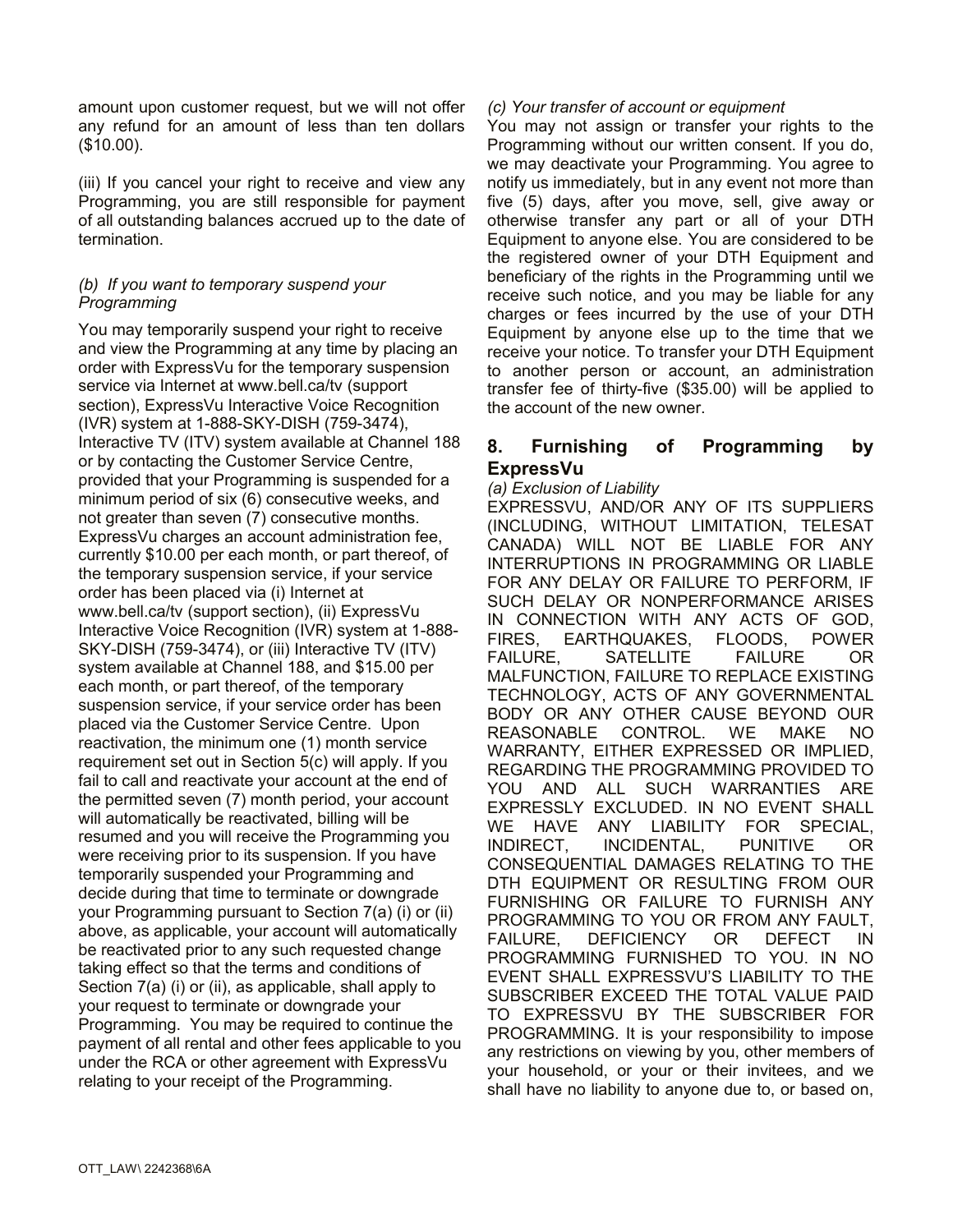the content of any of the Programming furnished to you.

### *(b) Acknowledgement re: DTH Equipment*

YOU ACKNOWLEDGE AND AGREE THAT: (i) YOUR DTH EQUIPMENT HAS BEEN ACQUIRED SEPARATELY AND APART FROM THIS AGREEMENT FOR THE PROVISION OF PROGRAMMING. YOU ALSO ACKNOWLEDGE THAT EXPRESSVU IS NOT THE MANUFACTURER, DISTRIBUTOR, INSTALLER OR RETAILER OF YOUR DTH EQUIPMENT, AND THEREFORE HAS NO LIABILITY WHATSOEVER FOR SUCH EQUIPMENT, INCLUDING, WITHOUT LIMITATION, IN THE EVENT THAT THE SOFTWARE IN YOUR IRD BECOMES DISABLED OR MODIFIED DUE TO THE CIRCUMSTANCES OUTLINED IN SECTION 8(b)(ii) OR UPDATED OR UPGRADED AS OUTLINED IN SECTION 8(b)(iii). ANY RIGHTS AND REMEDIES WITH RESPECT TO THE DTH EQUIPMENT MUST BE HANDLED DIRECTLY WITH THE MANUFACTURER, INSTALLER OR SUPPLIER OF SUCH EQUIPMENT.

(ii) YOUR IRD CONTAINS SOFTWARE THAT IS UNDER LICENSE TO, OR OWNED BY, EXPRESSVU. YOUR LICENSE TO USE THIS SOFTWARE IS LIMITED TO RECEIVING AND VIEWING PROGRAMMING AUTHORIZED BY EXPRESSVU ONLY AND FOR NO OTHER PURPOSE. IF EXPRESSVU HAS REASONABLE GROUNDS TO BELIEVE THAT YOU ARE RECEIVING UNAUTHORIZED PROGRAMMING, IN WHOLE OR IN PART, OR USING THE SOFTWARE FOR ANY OTHER UNAUTHORIZED PURPOSE, EXPRESSVU RESERVES THE RIGHT TO MODIFY OR DISABLE THE SOFTWARE IN YOUR IRD. WARNING: IF THE SOFTWARE IN YOUR IRD IS DISABLED OR MODIFIED, YOUR RECEIVER MAY NOT FUNCTION PROPERLY. YOU MAY NOT MODIFY, TEST, REVERSE ENGINEER, DECOMPILE, TAMPER OR ACCESS THIS SOFTWARE FOR ANY REASON WHATSOEVER.

(iii) EXPRESSVU RESERVES THE RIGHT, FROM TIME TO TIME, TO UPDATE OR UPGRADE THE SOFTWARE IN YOUR IRD TO ENSURE THAT IT AND YOUR DTH EQUIPMENT WILL REMAIN COMPATIBLE WITH AND FUNCTION PROPERLY WITH ANY TECHNOLOGICAL ADVANCES OR IMPROVEMENTS MADE TO OUR DTH SERVICE. IN CERTAIN CIRCUMSTANCES, IT MAY BE NECESSARY TO MODIFY OR REMOVE SOME SOFTWARE FEATURES TO INTRODUCE NEW FEATURES AND TO ENSURE YOUR IRD REMAINS COMPATIBLE WITH SUCH TECHNOLOGICAL ADVANCES OR IMPROVEMENTS.

### *(c) Programming availability*

All Programming is provided on a subject to availability basis. Certain Programming transmitted by us, including but not limited to sports events, may be "blacked out" in your area of reception from time to time at the request of the programmer for copyright or other reasons. If you circumvent or attempt to circumvent any of these blackouts, you may be subject to legal action. Programming may also be subject to temporary interruption due to natural phenomena such as thunderstorms. ExpressVu will not refund charges for the blackout period or temporary interruptions. In addition, EXPRESSVU WILL NOT BE LIABLE FOR ANY LOSS OR DAMAGE WHICH YOU SUFFER AS A RESULT OF ANY SUCH BLACKOUT OR TEMPORARY INTERRUPTION. However, if ExpressVu causes a material interruption of Programming which is not related to natural phenomena or causes outside of its control, ExpressVu will provide a credit or refund, at the request of the Subscriber, for the Programming interruption period. For greater certainty, no credit or refund will be provided for Programming interruptions resulting from ExpressVu disabling or modifying the software in an IRD pursuant to Section 8(b) (ii) of this Agreement, or if ExpressVu can no longer provide any particular Programming for any reason.

#### *(d) Private viewing*

The right we provide you to receive and view the Programming is for your private home viewing, use and enjoyment. You agree that the Programming provided will not be received or viewed outside of your private residence. You are only permitted to exhibit the Programming solely in your private residence and not in any other areas. The Programming may not be rebroadcast, transmitted or performed in any form, and no admission charged, or any other consideration received, by or for the benefit of Subscriber from any third party in return for allowing such third party to listen to or view any Programming provided by us.

#### *(e) Warning against piracy*

It is against the law to receive the Programming, or any portion of the Programming, without paying for it (unless permitted to do so by ExpressVu). Doing so